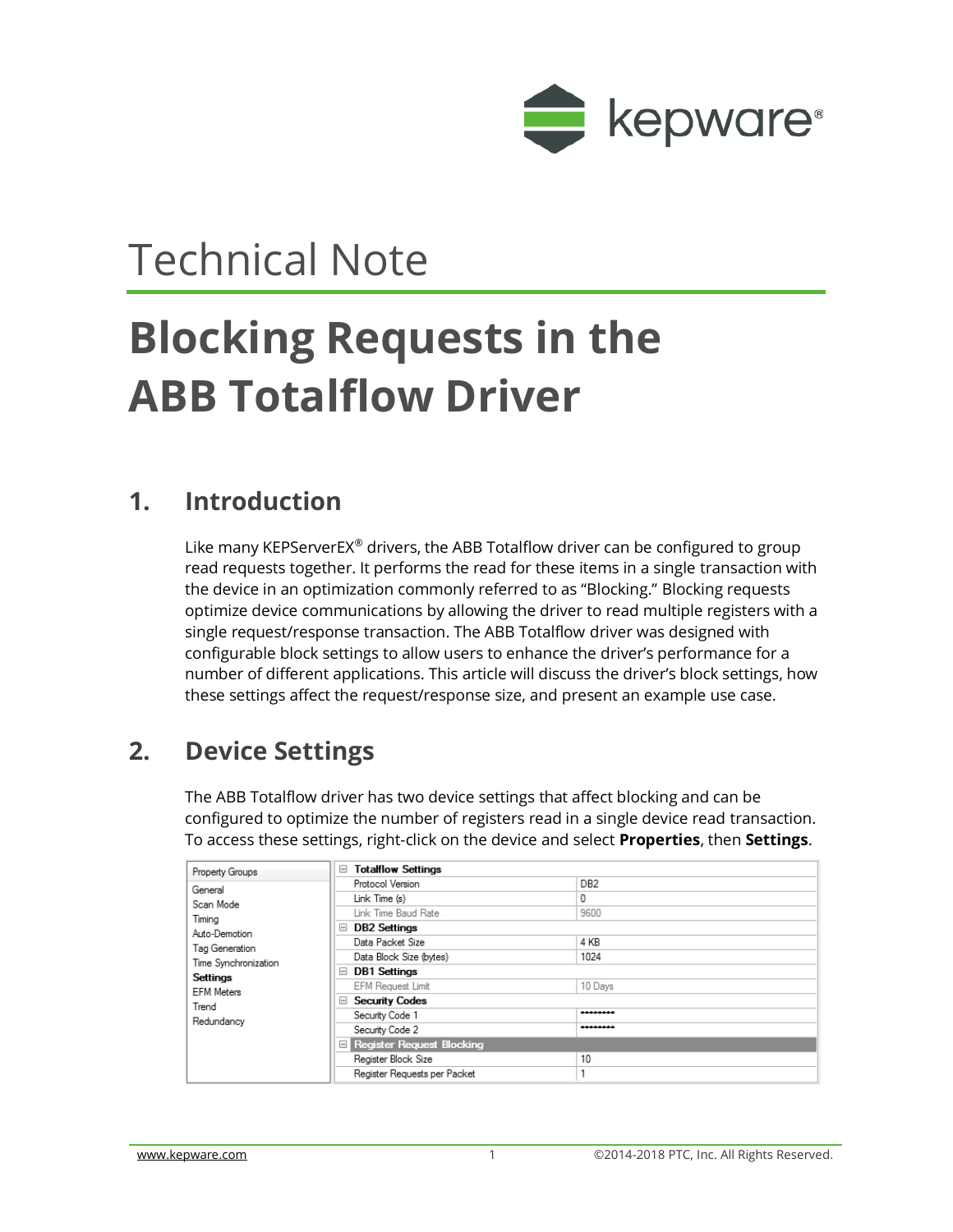#### **2.1 Register Block Size**

The Register Block Size setting configures the maximum number of contiguous registers read in a single transaction. It can be configured to any value between 1 and 100. The default setting is 10.

**Note:** This setting is a maximum. If the driver only has active references for a block of 5 contiguous registers, a request will only be made for the 5 items and not the Register Block Size. This helps prevent performance degradation in the event that a client always reads fewer than the configured block size.

#### **2.2 Register Requests/Packet**

The Register Requests/Packet setting configures the number of block requests per transaction. This "block-of-blocks" setting allows the driver to further optimize the typical block settings that are supported. It can be configured to any value between 1 and 16. The default setting is 1, which means that only a single block request is made per transaction.

#### **2.3 Example Use Case**

The use of these two block settings is best illustrated through an example. Suppose that a client is subscribed to receive 1000 millisecond (ms) updates for the following items:

- Registers 9.0.0 through 9.0.9 (10, single-precision floats)
- Register 9.1.0 (1, 16 bit integer)
- Registers 9.2.5 through 9.2.9 (5, 32 bit integers)
- Registers 9.5.0 through 9.5.29 (30, bytes)

In this example, all the registers were in the same application (9, Holding Register); however, register blocks can be included in the same request independent of their application or array number.

The table below outlines the number of requests, Transaction Time, and Data Payload for several different Register Block Size and Register Requests/Packet cases.

| <b>Register</b><br><b>Block Size</b> | <b>Register</b><br><b>Requests/Packet</b> | <b>Device Read</b><br><b>Count</b> | <b>Data</b><br>Payload $(\%)^{\star}$ | <b>Transaction Time</b><br>$(ms)$ ** |
|--------------------------------------|-------------------------------------------|------------------------------------|---------------------------------------|--------------------------------------|
| 10 (default)                         | 1 (default)                               | 6                                  | 13.0                                  | 662                                  |
| 10 (default)                         |                                           | 3                                  | 18.8                                  | 460                                  |
| 10 (default)                         | $\overline{4}$                            | $\mathcal{P}$                      | 22.0                                  | 392                                  |
| 10 (default)                         | 6                                         |                                    | 26.5                                  | 324                                  |
| 30                                   | 6                                         |                                    | 32.6                                  | 264                                  |
| 100                                  | 6                                         |                                    | 32.6                                  | 264                                  |

\*The Data Payload (%) calculation method is (D/[T+R])\*100, where:

- D is Register Data (bytes)
- T is Transmit Data (byes)
- R is Receive Data (bytes)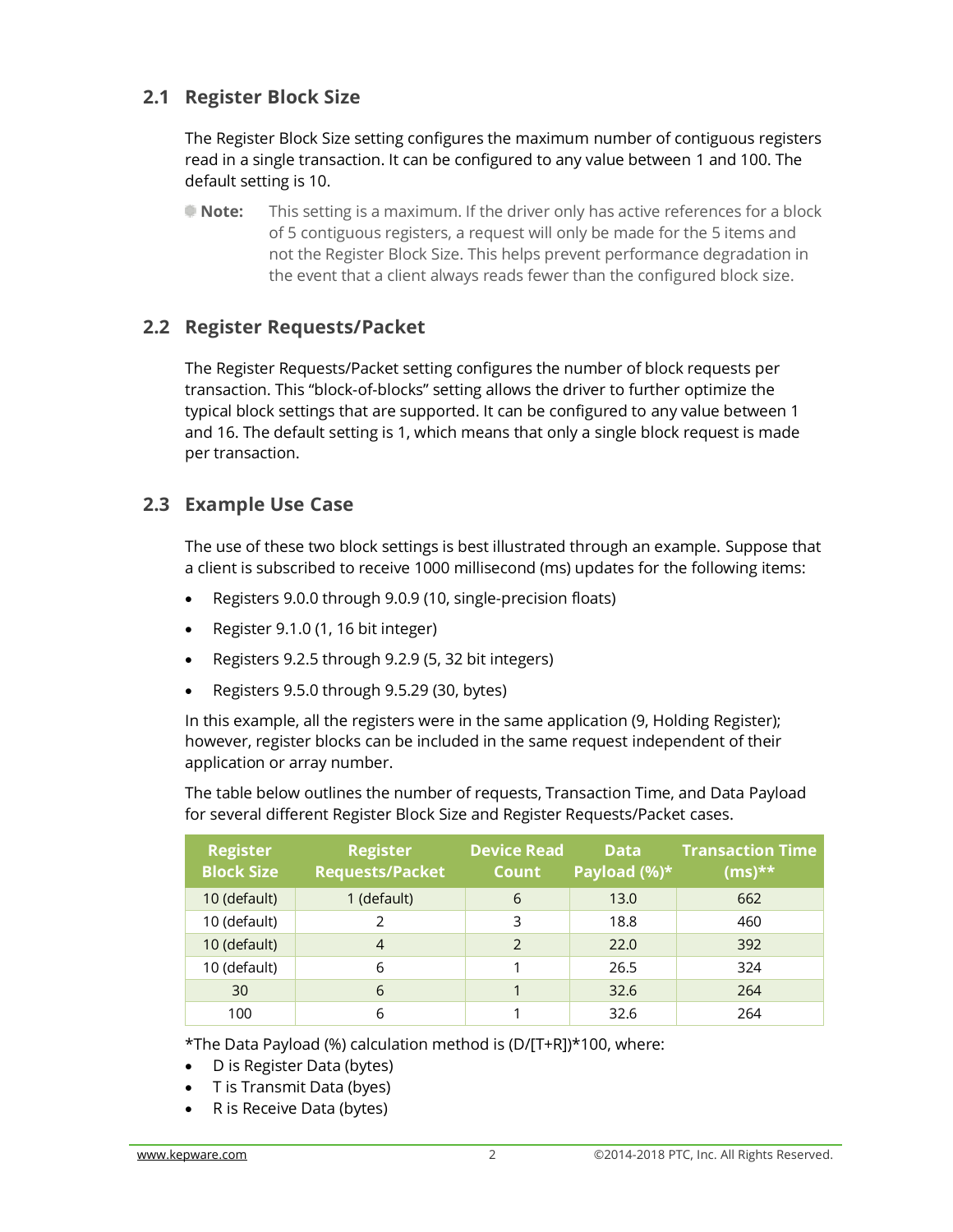\*\*Transaction Time is based on the theoretical throughput of a 9600 baud, 8 data bits, no parity, and 1 stop RS-232 serial port.

The image below further illustrates the requests made to read the example tags for the best and worst cases outlined in the table above. Adjusting the Register Block Size and Register Requests/Packet to reduce the number of required device reads reduces packet overhead and results in more efficient data retrieval.



As the data illustrates, adjusting the Register Block Size and Register Requests/Packet enables users to tune the application to a desired Data Payload and Transaction Time, which may vary depending on the application. Taking the time to decide the proper